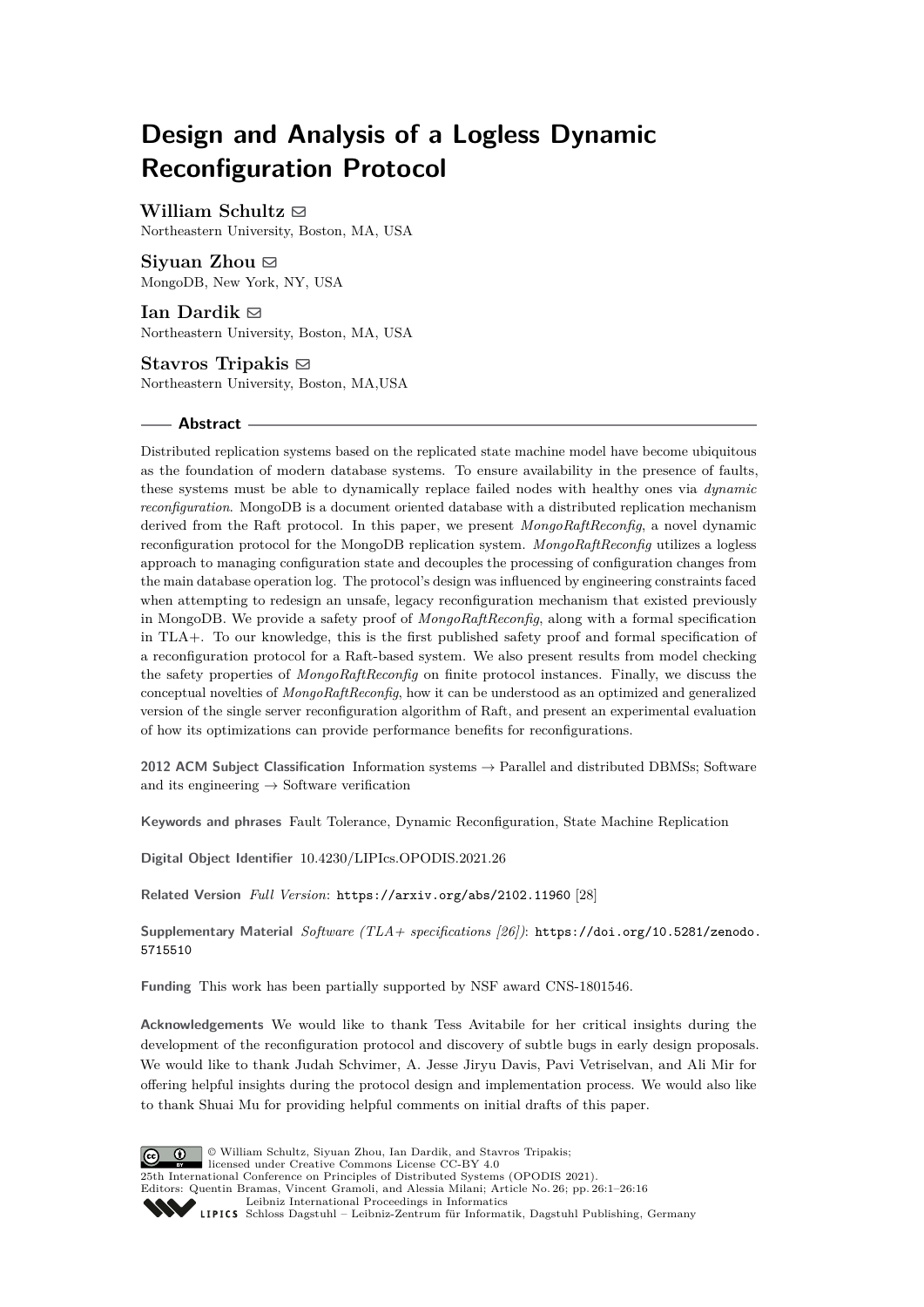#### **26:2 Logless Dynamic Reconfiguration**

# **1 Introduction**

Distributed replication systems based on the replicated state machine model [\[24\]](#page-15-2) have become ubiquitous as the foundation of modern, fault-tolerant data storage systems. In order for these systems to ensure availability in the presence of faults, they must be able to dynamically replace failed nodes with healthy ones, a process known as *dynamic reconfiguration*. The protocols for building distributed replication systems have been well studied and implemented in a variety of systems [\[4,](#page-14-0) [7,](#page-14-1) [9,](#page-14-2) [30\]](#page-15-3). Paxos [\[12\]](#page-14-3) and, more recently, Raft [\[22\]](#page-15-4), have served as the logical basis for building provably correct distributed replication systems. Dynamic reconfiguration, however, is an additionally challenging and subtle problem [\[1\]](#page-14-4) that has not been explored as extensively as the foundational consensus protocols underlying these systems. Variants of Paxos have examined the problem of dynamic reconfiguration but these reconfiguration techniques may require changes to a running system that impact availability [\[14\]](#page-14-5) or require the use of an external configuration master [\[15\]](#page-14-6). The Raft consensus protocol, originally published in 2014, provided a dynamic reconfiguration algorithm in its initial publication, but did not include a precise discussion of its correctness or include a formal specification or proof. A critical safety bug [\[20\]](#page-15-5) in one of its reconfiguration protocols was found after initial publication, demonstrating that the design and verification of reconfiguration protocols for these systems is a challenging task.

MongoDB [\[17\]](#page-15-6) is a general purpose, document oriented database which implements a distributed replication system [\[27\]](#page-15-7) for providing high availability and fault tolerance. MongoDB's replication system uses a novel consensus protocol that derives from Raft [\[34\]](#page-15-8). Since its inception, the MongoDB replication system has provided a custom, legacy protocol for dynamic reconfiguration of replica members that was not based on a published algorithm. This legacy protocol managed configurations in a *logless* fashion i.e. each server only stored its latest configuration. In addition, it decoupled reconfiguration processing from the main database operation log. These features made for a simple and appealing protocol design, and it was sufficient to provide basic reconfiguration functionality to clients. The legacy protocol, however, was known to be unsafe in certain cases. In recent versions of MongoDB, reconfiguration has become a more common operation, necessitating the need for a redesigned, safe reconfiguration protocol with rigorous safety guarantees. From a system engineering perspective, a primary goal was to keep design and implementation complexity low. Thus, it was desirable that the new reconfiguration protocol minimize changes to the legacy protocol to the extent possible. In this paper, we present *MongoRaftReconfig*, a novel dynamic reconfiguration protocol that achieves the above design goals.

*MongoRaftReconfig* provides safe, dynamic reconfiguration, utilizes a logless approach to managing configuration state, and decouples reconfiguration processing from the main database operation log. Thus, it bears a high degree of architectural and conceptual similarity to the legacy MongoDB protocol, satisfying our original design goal of minimizing changes to the legacy protocol. We provide rigorous safety guarantees of *MongoRaftReconfig*, including a proof of the protocol's main safety properties along with a formal specification in TLA+ [\[16\]](#page-15-9), a specification language for describing distributed and concurrent systems. To our knowledge, this is the first published safety proof and formal specification of a reconfiguration protocol for a Raft-based system. We also verified the safety properties of finite instances of *MongoRaftReconfig* using the TLC model checker [\[33\]](#page-15-10), which provides additional confidence in its correctness. Finally, we discuss the conceptual novelties of *MongoRaftReconfig*, related to its logless design and decoupling of reconfiguration processing. In particular, we discuss how it can be understood as an optimized and generalized variant of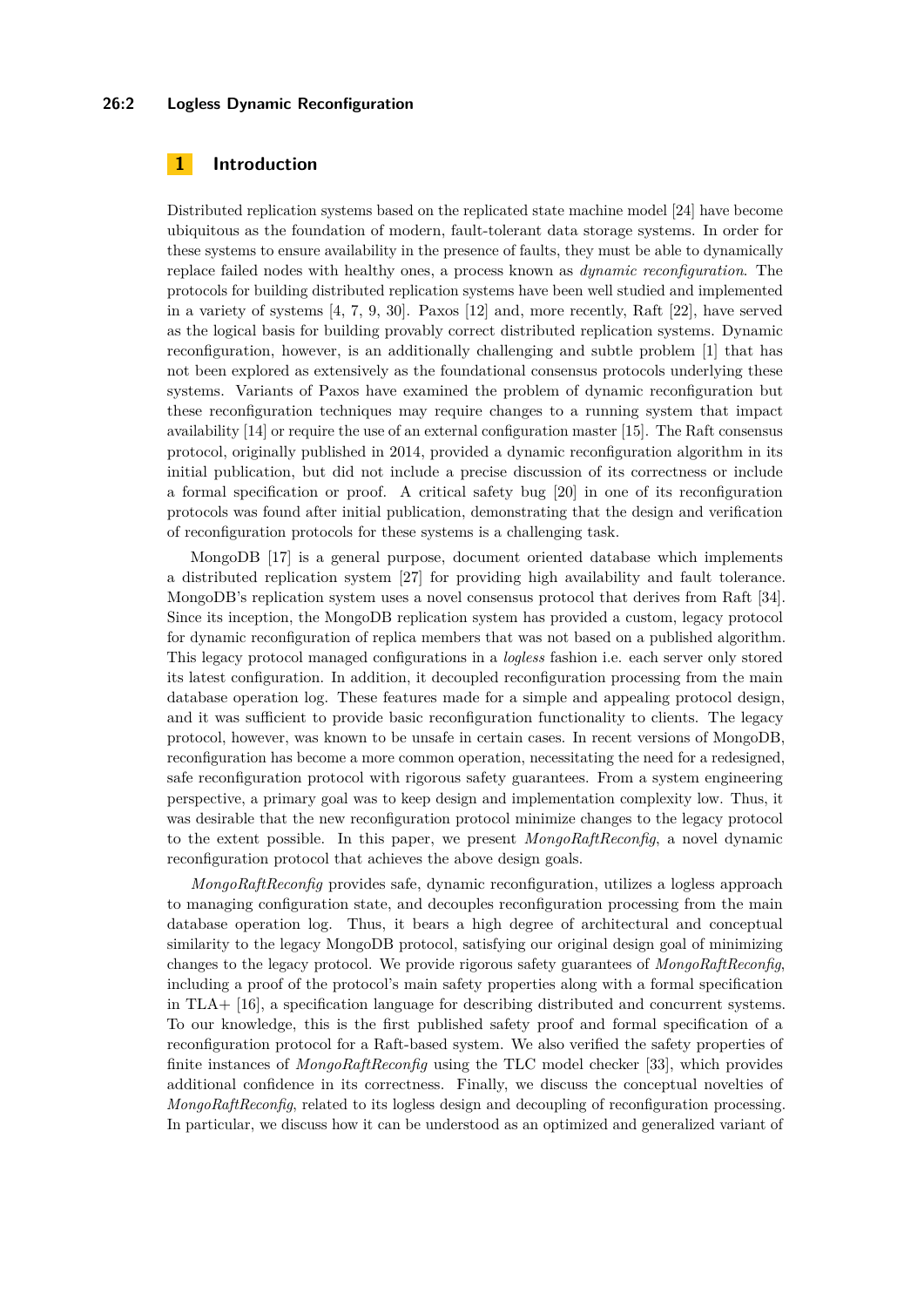#### **W. Schultz, S. Zhou, I. Dardik, and S. Tripakis 26:3**

the single server Raft reconfiguration protocol. We also include a preliminary experimental evaluation of how these optimizations can provide performance benefits over standard Raft, by allowing reconfigurations to bypass the main operation log.

To summarize, in this paper we make the following contributions:

- We present *MongoRaftReconfig*, a novel, logless dynamic reconfiguration protocol for the  $\mathbf{r}$ MongoDB replication system.
- We present a proof of *MongoRaftReconfig*'s key safety properties. To our knowledge, this is the first published safety proof of a reconfiguration protocol for a Raft-based system.
- We present a formal specification of *MongoRaftReconfig* in TLA+. To our knowledge, this is the first published formal specification of a reconfiguration protocol for a Raft-based system.
- We present results of model checking the safety properties of *MongoRaftReconfig* on finite m. protocol instances using the TLC model checker.
- We discuss the conceptual novelties of *MongoRaftReconfig*, and how it can be understood  $\sim$ as an optimized and generalized variant of the single server Raft reconfiguration protocol.
- We provide a preliminary experimental evaluation of *MongoRaftReconfig*'s performance benefits, demonstrating how it improves upon reconfiguration in standard Raft.

# **2 Background**

## **2.1 System Model**

Throughout this paper, we consider a set of *server* processes  $Server = \{s_1, s_2, ..., s_n\}$  that communicate by sending messages. We assume an asynchronous network model in which messages can be arbitrarily dropped or delayed. We assume servers can fail by stopping but do not act maliciously i.e. we assume a "fail-stop" model with no Byzantine failures. We define both a *member set* and a *quorum* as elements of  $2^{Server}$ . Member sets and quorums have the same type but refer to different conceptual entities. For any member set  $m$ , and any two non-empty member sets  $m_i, m_j$ , we define the following:

$$
Quorums(m) \triangleq \{ s \in 2^m : |s| \cdot 2 > |m| \}
$$
\n
$$
(1)
$$

<span id="page-2-0"></span>
$$
QuorumsOverlap(m_i, m_j) \triangleq \forall q_i \in Quorums(m_i), q_j \in Quorums(m_j) : q_i \cap q_j \neq \emptyset
$$
 (2)

where |S| denotes the cardinality of a set S. We refer to Definition [2](#page-2-0) as the *quorum overlap* condition.

# **2.2 Raft**

Raft [\[19\]](#page-15-11) is a consensus protocol for implementing a replicated log in a system of distributed servers. It has been implemented in a variety of systems across the industry [\[21\]](#page-15-12). Throughout this paper, we refer to the original Raft protocol as described and specified in [\[19\]](#page-15-11) as *standard Raft*.

The core Raft protocol implements a replicated state machine using a static set of servers. In the protocol, time is divided into *terms* of arbitrary length, where terms are numbered with consecutive integers. Each term has at most one leader, which is selected via an *election* that occurs at the beginning of a term. To dynamically change the set of servers operating the protocol, Raft includes two, alternate algorithms: *single server membership change* and *joint consensus*. In this paper we are only concerned with *single server membership change*. The single server change approach aims to simplify reconfiguration by allowing only reconfigurations that add or remove a single server. Reconfiguration is accomplished by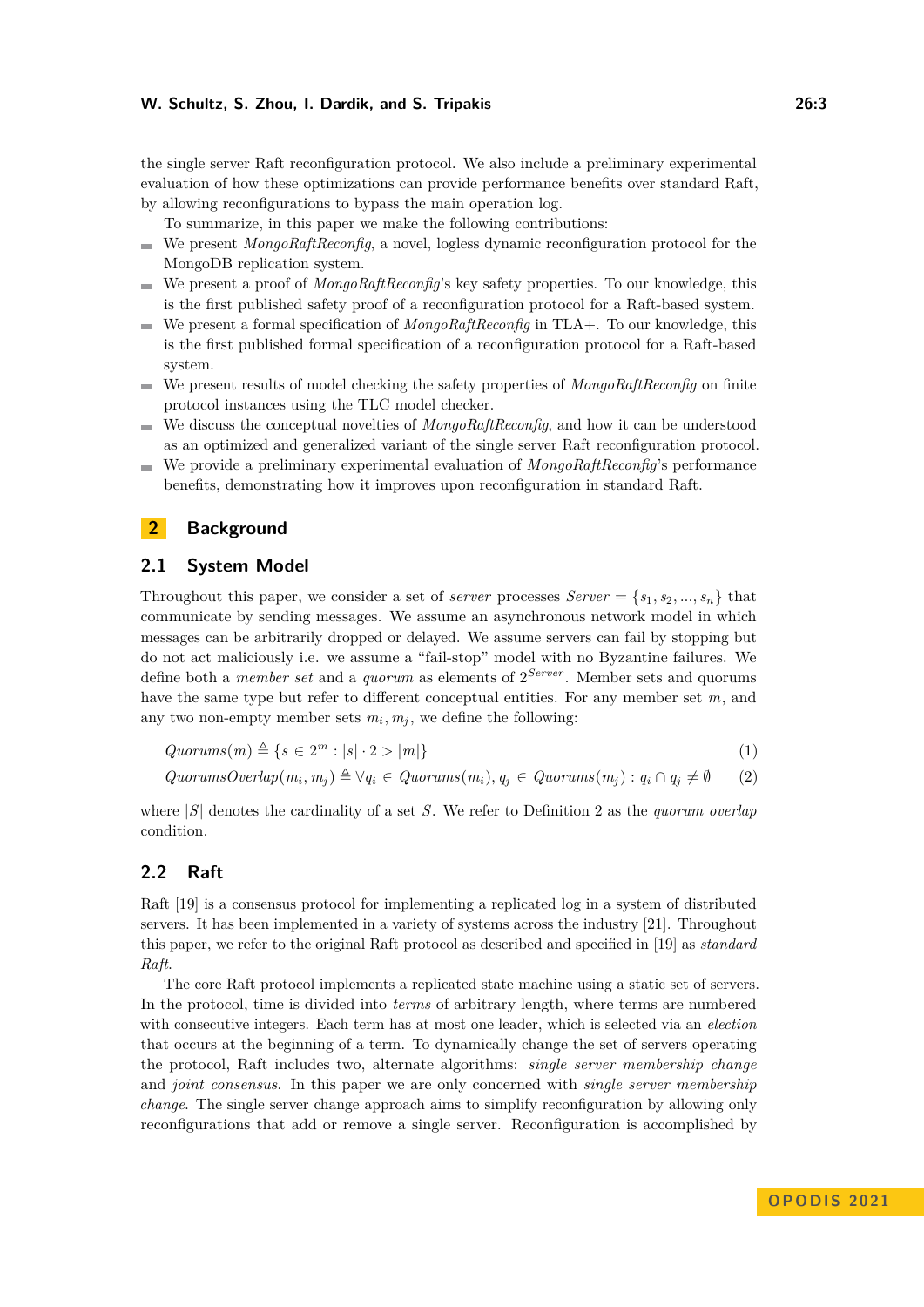#### **26:4 Logless Dynamic Reconfiguration**

writing a special reconfiguration entry into the main Raft operation log that alters the local configuration of a server. In this paper, when referring to reconfiguration in standard Raft, we assume it to mean the single server change protocol.

# **2.3 Replication in MongoDB**

MongoDB is a general purpose, document oriented database that stores data in JSON-like objects. A MongoDB database consists of a set of collections, where a collection is a set of unique documents. To provide high availability, MongoDB provides the ability to run a database as a *replica set*, which is a set of MongoDB servers that act as a consensus group, where each server maintains a logical copy of the database state.

MongoDB replica sets utilize a replication protocol that is derived from Raft, with some extensions. We refer to MongoDB's abstract replication protocol, without dynamic reconfiguration, as *MongoStaticRaft*. This protocol can be viewed as a modified version of standard Raft that satisfies the same underlying correctness properties. A more in depth description of *MongoStaticRaft* is given in [\[34,](#page-15-8) [27\]](#page-15-7), but we provide a high level overview here, since the *MongoRaftReconfig* reconfiguration protocol is built on top of *MongoStaticRaft*. In a replica set running *MongoStaticRaft* there exists a single *primary* server and a set of *secondary* servers. As in standard Raft, there is a single primary elected per term. The primary server accepts client writes and inserts them into an ordered operation log known as the *oplog*. The oplog is a logical log where each entry contains information about how to apply a single database operation. Each entry is assigned a monotonically increasing timestamp, and these timestamps are unique and totally ordered within a server log. These log entries are then replicated to secondaries which apply them in order leading to a consistent database state on all servers. When the primary learns that enough servers have replicated a log entry in its term, the primary will mark it as *committed*, guaranteeing that the entry is permanently durable in the replica set. Clients of the replica set can issue writes with a specified *write concern* level, which indicates the durability guarantee that must be satisfied before the write can be acknowledged to the client. Providing a write concern level of *majority* ensures that a write will not be acknowledged until it has been marked as committed in the replica set. A key, high level safety requirement of the replication protocol is that if a write is acknowledged as committed to a client, it should be durable in the replica set.

# **3 MongoRaftReconfig: A Logless Dynamic Reconfiguration Protocol**

In this section we present the *MongoRaftReconfig* dynamic reconfiguration protocol. First, we provide an overview and some intuition on the protocol design in Section [3.1.](#page-4-0) Section [3.2](#page-4-1) provides a high level, informal description of the protocol along with a condensed pseudocode description in Algorithm [1.](#page-5-0) Sections [3.3](#page-5-1) and [3.4](#page-6-0) provide additional detail on the mechanisms required for the protocol to operate safely, and the TLA+ formal specification of *MongoRaftReconfig* is discussed briefly in Section [3.5.](#page-6-1)

The complete description of *MongoRaftReconfig* is left to the full version of the paper [\[28\]](#page-15-0). The pseudocode presented in Algorithm [1](#page-5-0) describes the reconfiguration specific behaviors of *MongoRaftReconfig*, which are the novel aspects of the protocol and the contributions of this paper.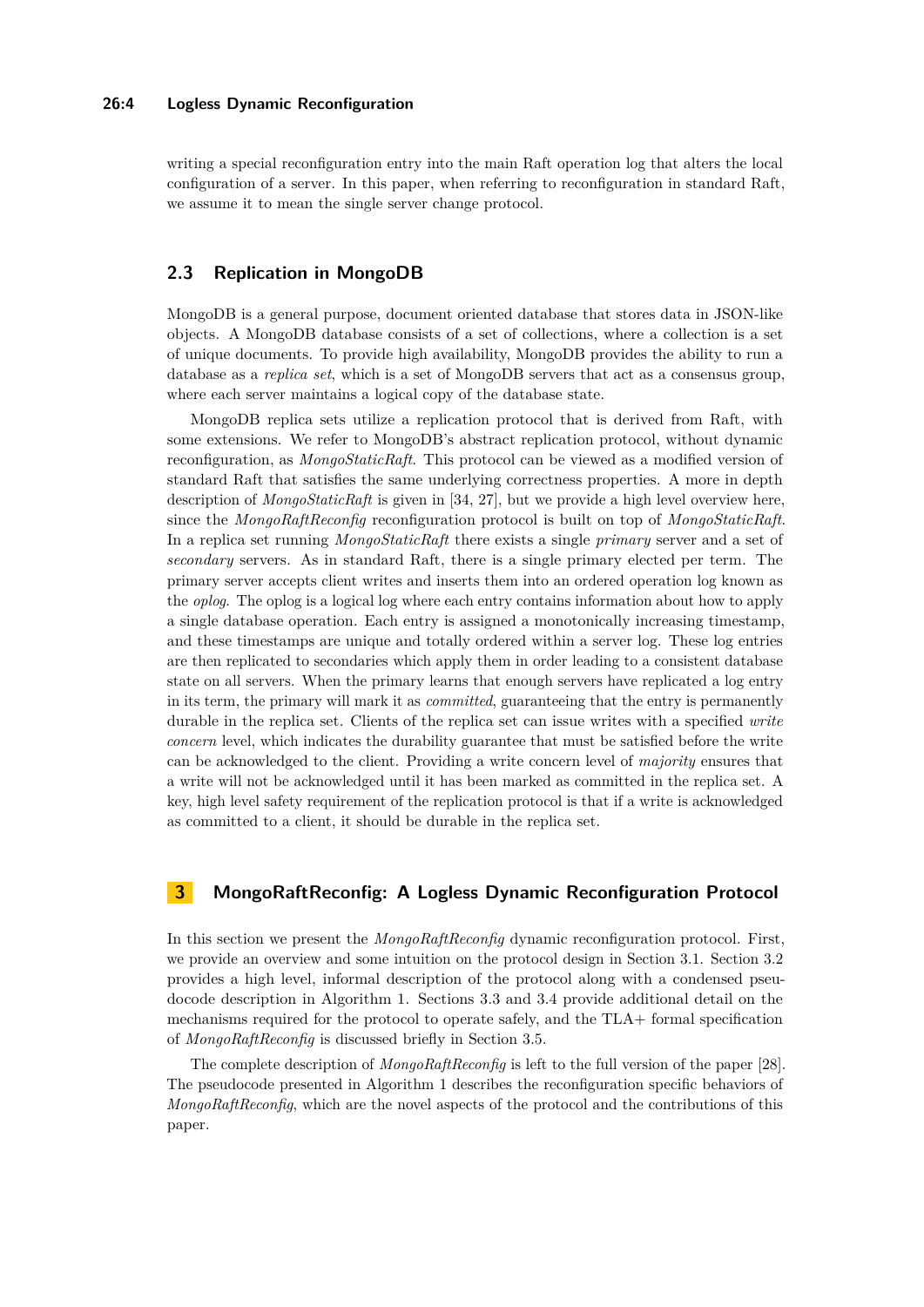# <span id="page-4-0"></span>**3.1 Overview and Intuition**

Dynamic reconfiguration allows the set of servers operating as part of a replica set to be modified while maintaining the core safety guarantees of the replication protocol. Many consensus based replication protocols [\[29,](#page-15-13) [14,](#page-14-5) [22\]](#page-15-4) utilize the main operation log (the *oplog*, in MongoDB) to manage configuration changes by writing special reconfiguration log entries. The *MongoRaftReconfig* protocol instead decouples configuration updates from the main operation log by managing the configuration state of a replica set in a separate, logless replicated state machine, which we refer to as the *config state machine*. The config state machine is maintained alongside the oplog, and manages the configuration state used by the overall protocol.

In order to ensure safe reconfiguration, *MongoRaftReconfig* imposes specific restrictions on how reconfiguration operations are allowed to update the configuration state of the replica set. First, it imposes a *quorum overlap* condition on any reconfiguration from  $C$  to  $C'$ , which is an approach adopted from the Raft single server reconfiguration algorithm. This ensures that all quorums of two adjacent configurations overlap with each other, and so can safely operate concurrently. In order to allow the system to pass through many configurations over time, though, *MongoRaftReconfig* imposes additional restrictions which address two essential aspects required for safe dynamic reconfiguration: (1) *deactivation* of old configurations and (2) *state transfer* from old configurations to new configurations. Essentially, it must ensure that old configurations, which may not overlap with newer configurations, are appropriately prevented from executing disruptive operations (e.g. electing a primary or committing a write), and it must also ensure that relevant protocol state from old configurations is properly transferred to newer configurations before they become active. The details of these restrictions and their safety implications are discussed further in Section [3.3.](#page-5-1)

In the remainder of this section we give an overview of the behaviors of *MongoRaftReconfig*, along with a pseudocode description of the protocol. We discuss its correctness in more depth in Section [4.](#page-7-0)

## <span id="page-4-1"></span>**3.2 High Level Protocol Behavior**

At a high level, dynamic reconfiguration in *MongoRaftReconfig* consists of two main aspects: (1) updating the current configuration and (2) propagating new configurations between servers. Configurations also have an impact on election behavior which we discuss below, in Section [3.4.](#page-6-0) Formally, a *configuration* is defined as a tuple  $(m, v, t)$ , where  $m \in 2^{Server}$  is a member set,  $v \in \mathbb{N}$  is a numeric configuration *version*, and  $t \in \mathbb{N}$  is the numeric *term* of the configuration. For convenience, we refer to the elements of a configuration tuple  $C = (m, v, t)$ as, respectively, C *.*m, C *.*v and C *.*t. Each server of a replica set maintains a single, durable configuration, and it is assumed that, initially, all nodes begin with a common configuration,  $(m_{init}, 1, 0)$ , where  $m_{init} \in (2^{Server} \setminus \emptyset)$ .

To update the current configuration of a replica set, a client issues a *reconfiguration* command to a primary server with a new, desired configuration,  $C'$ . Reconfigurations can only be executed on primary servers, and they update the primary's current local configuration C to the specified configuration  $C'$ . The version of the new configuration,  $C'$ .  $v$ , must be greater than the version of the primary's current configuration,  $C.v$ , and the term of  $C'$  is set equal to the current term of the primary processing the reconfiguration. After a reconfiguration has occurred on a primary, the updated configuration needs to be communicated to other servers in the replica set. This is achieved in a simple, gossip like manner. Secondaries receive information about the configurations of other servers via periodic heartbeats. They need to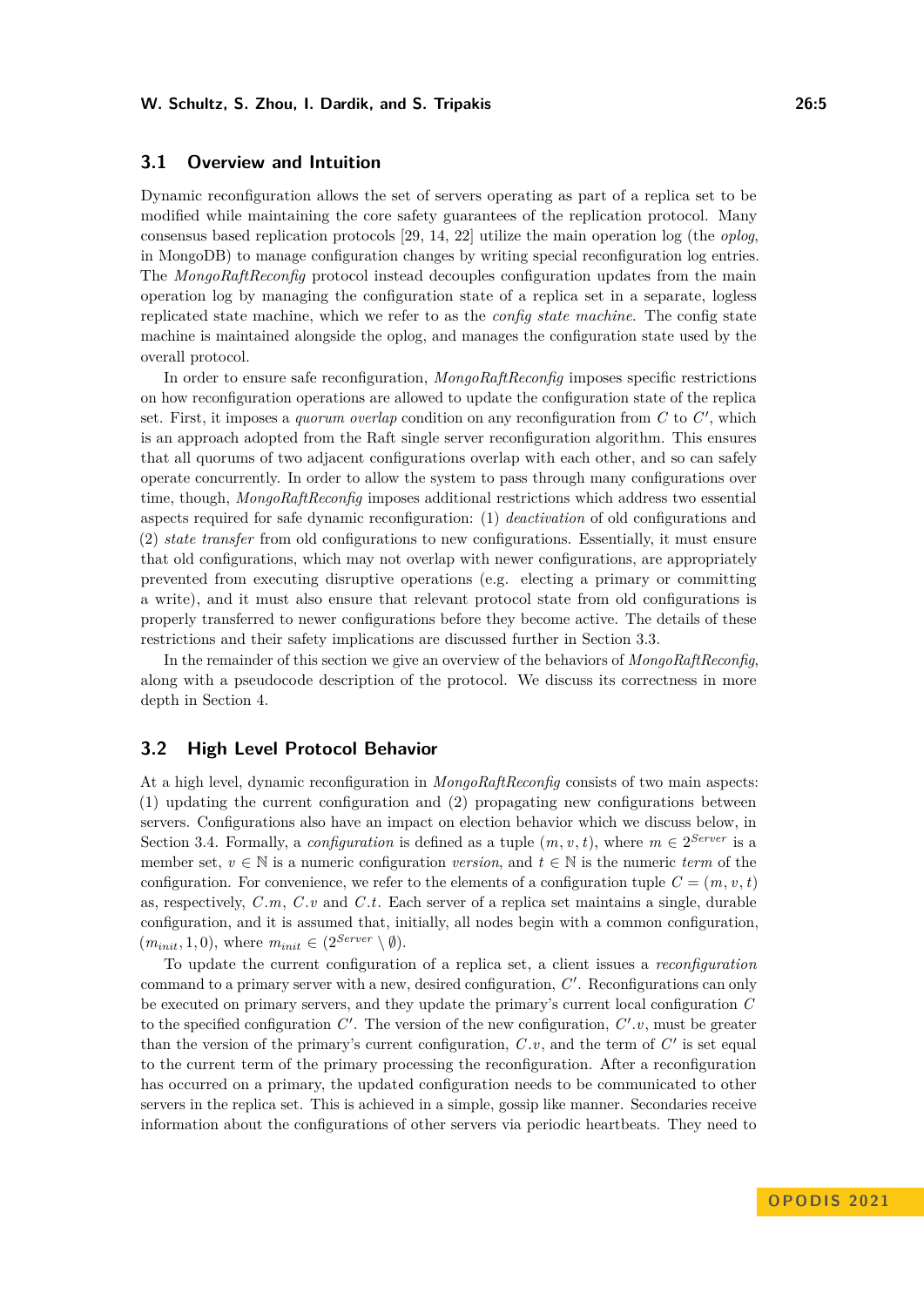### **26:6 Logless Dynamic Reconfiguration**

```
Algorithm 1 Pseudocode description of MongoRaftReconfig reconfiguration specific behavior.
```
#### **Definitions**

 $C_{(i)} \triangleq (config[i], configVersion[i], configTerm[i])$  $C_i > C_j \triangleq (C_i.t > C_j.t) ∨ (C_i.t = C_j.t ∧ C_i.v > C_j.v)$  $C_i \geq C_j \triangleq (C_i > C_j) \vee ((C_i \cdot v, C_i \cdot t) = (C_j \cdot v, C_j \cdot t))$  $Q1(i) \triangleq \exists Q \in \text{Quorums}(\text{config}[i]) : \forall j \in Q : (C_{(j)} \cdot v, C_{(j)} \cdot t) = (C_{(i)} \cdot v, C_{(i)} \cdot t) \triangleright \text{Config Quorum Check}$  $Q2(i) \triangleq \exists Q \in Quorums(config[i]) : \forall i \in Q : term[i] = term[i]$  *>* Term Quorum Check  $P1(i) \triangleq \exists Q \in Quorums(config[i])$ : all entries committed in terms  $\leq term[i]$  are committed in Q 1: **State and Initialization** 2: Let  $m_{init} \in 2^{Server} \setminus \emptyset$ 3:  $\forall i \in Server$ <br>4:  $term[i] \in \mathbb{N}$  $term[i] \in \mathbb{N}$ , initially 0 5:  $state[i] \in \{Pri., Sec.\},$  initially *Secondary* 6: config<sup>[i]</sup>  $\in 2^{Server}$ , initially  $m_{init}$ 7: config Version  $[i] \in \mathbb{N}$ , initially 1 8: configTerm[i]  $\in \mathbb{N}$ , initially 0  $Q<sub>1</sub>$ 10: **Actions** 11:  $action: RECONFIG(i, m_{new})$ 12: **require**  $state[i] = Primary$ 13: **require**  $Q1(i) \wedge Q2(i) \wedge P1(i)$ 14: **require**  $QuorumsOverlap(config[i], m_{new})$ 15:  $config[i] \leftarrow m_{new}$ <br>16:  $configVersion[i] \leftarrow$  $\text{configVersion}[i] \leftarrow \text{configVersion}[i] + 1$ 17: 18: **action:** SENDCONFIG $(i, j)$ 19: **require**  $state[j] = Secondary$ 20: **require**  $C_{(i)} > C_{(j)}$ <br>21:  $C_{(i)} \leftarrow C_{(i)}$  $C_{(i)} \leftarrow C_{(i)}$ 22: 23: **action:** BECOMELEADER $(i, Q)$ <br>24: **require**  $Q \in \text{Quarums}(con$ **require**  $Q \in \mathit{Quorums}(\mathit{config}[i])$ 25: **require**  $i \in Q$ <br>26: **require**  $\forall v \in Q$ 26: **require**  $\forall v \in Q : C_{(i)} \geq C_{(v)}$ 27: **require**  $\forall v \in Q : \text{term}[i] + 1 > \text{term}[v]$ 28:  $state[i] \leftarrow Primary$ <br>29:  $state[i] \leftarrow Secondar$  $state[j] \leftarrow Secondary, \forall j \in (Q \setminus \{i\})$ 30:  $term[j] \leftarrow term[i] + 1, \forall j \in Q$ 31:  $\text{configTerm}[i] \leftarrow \text{term}[i] + 1$ 32: 33: **action:** UPDATETERMS $(i, j)$ <br>34: **require** term[i] > term]  ${\bf require}~ term[i] > term[i]$ 35:  $state[j] \leftarrow Secondary$ 36:  $term[j] \leftarrow term[i]$ 

have some mechanism, however, for determining whether one configuration is newer than another. This is achieved by totally ordering configurations by their (version*,* term) pair, where term is compared first, followed by version. If configuration  $C_i$  compares as greater than configuration  $C_i$  based on this ordering, we say that  $C_j$  is *newer* than  $C_i$ . A secondary can update its configuration to any that is newer than its current configuration. If it learns that another server has a newer configuration, it will fetch that server's configuration, verify that it is still newer than its own upon receipt, and install it locally.

The above provides a basic outline of how reconfigurations occur and how configurations are propagated between servers in *MongoRaftReconfig*. The pseudocode given in Algorithm [1](#page-5-0) gives a more abstract and precise description of these behaviors. Note that, in order for the protocol to operate safely, there are several additional restrictions that are imposed on both reconfigurations and elections, which we discuss in more detail below, in Sections [3.3](#page-5-1) and [3.4.](#page-6-0)

# <span id="page-5-1"></span>**3.3 Safety Restrictions on Reconfigurations**

In *MongoStaticRaft*, which does not allow reconfiguration, the safety of the protocol depends on the fact that the *quorum overlap* condition is satisfied for the member sets of any two configurations. This holds since there is a single, uniform configuration that is never modified. For any pair of arbitrary configurations, however, their member sets may not satisfy this property. So, in order for *MongoRaftReconfig* to operate safely, extra restrictions are needed on how nodes are allowed to move between configurations. First, any reconfiguration that moves from  $C$  to  $C'$  is required to satisfy the quorum overlap condition i.e. *QuorumsOverlap*( $C.m, C'm$ ). This restriction is discussed in Raft's approach to reconfiguration [\[19\]](#page-15-11), and is adopted by *MongoRaftReconfig*. Even if quorum overlap is ensured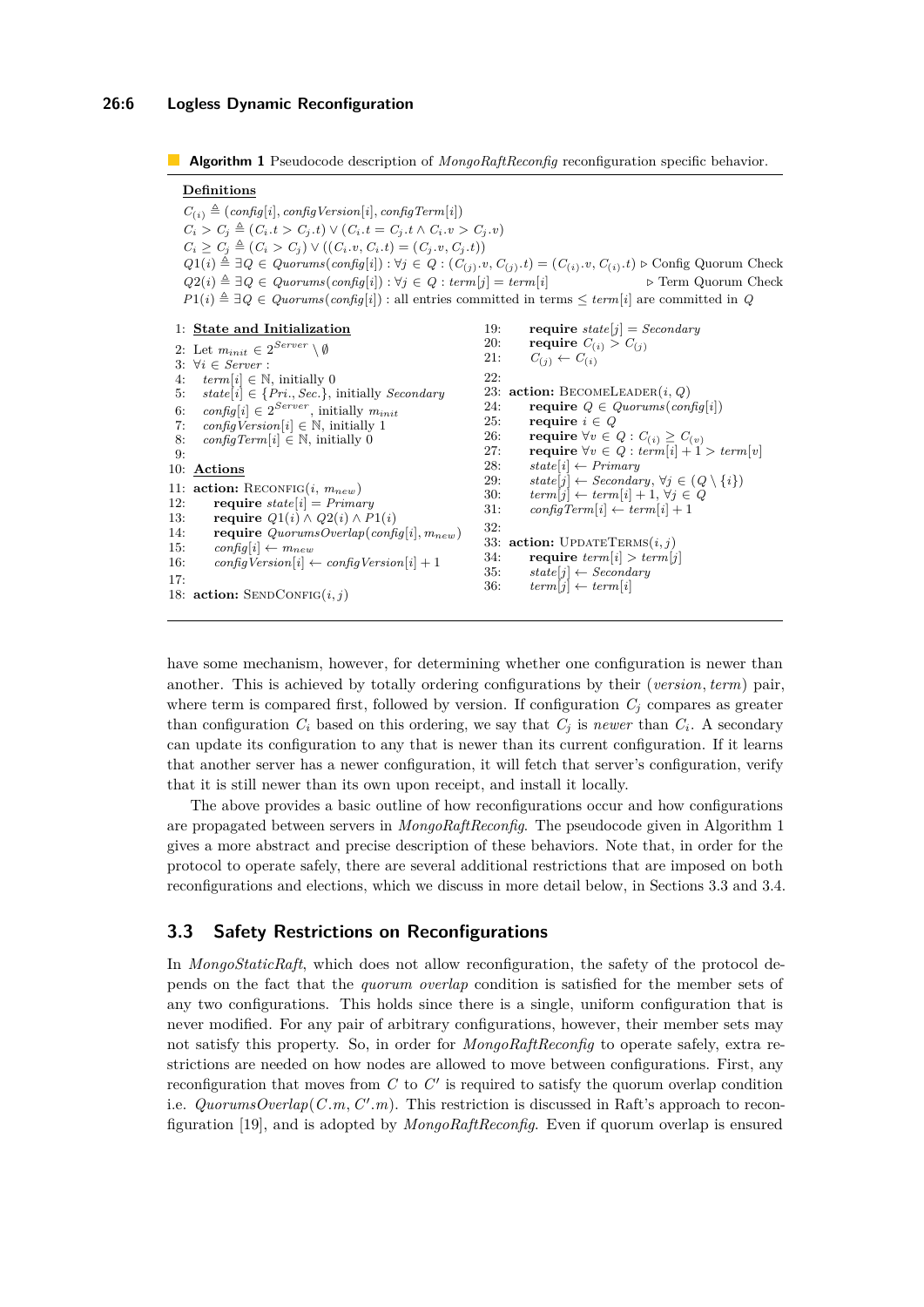#### **W. Schultz, S. Zhou, I. Dardik, and S. Tripakis 26:7**

between any two adjacent configurations, it may not be ensured between all configurations that the system passes through over time. So, there are additional preconditions that must be satisfied before a primary server in term  $T$  can execute a reconfiguration out of its current configuration  $C$ :

- *Q*1. *Config Quorum Check*: There must be a quorum of servers in C *.*m that are currently in configuration  $C$ .
- *Q*2. *Term Quorum Check*: There must be a quorum of servers in C *m* that are currently in term T.
- *P*1. *Oplog Commitment*: All oplog entries committed in terms ≤ T must be committed on some quorum of servers in C *.*m.

The above preconditions are stated in Algorithm [1](#page-5-0) as  $Q_1(i)$ ,  $Q_2(i)$ , and  $P_1(i)$ , and they collectively enforce two fundamental requirements needed for safe reconfiguration: *deactivation* of old configurations and *state transfer* from old configurations to new configurations. Q1, when coupled with the election restrictions discussed in Section [3.4,](#page-6-0) achieves deactivation by ensuring that configurations earlier than C can no longer elect a primary. Q2 ensures that term information from older configurations is correctly propagated to newer configurations, while P1 ensures that previously committed oplog entries are properly transferred to the current configuration, ensuring that any primary in a current or later configuration will contain these entries.

## <span id="page-6-0"></span>**3.4 Configurations and Elections**

When a node runs for election in *MongoStaticRaft*, it must ensure its log is appropriately up to date and that it can garner a quorum of votes in its term. In *MongoRaftReconfig*, there is an additional restriction on voting behavior that depends on configuration ordering. If a replica set server is a candidate for election in configuration  $C_i$ , then a prospective voter in configuration  $C_j$  may only cast a vote for the candidate if  $C_i$  is newer than or equal to  $C_j$ . Furthermore, when a node wins an election, it must update its current configuration with its new term before it is allowed to execute subsequent reconfigurations. That is, if a node with current configuration  $(m, v, t)$  wins election in term  $t'$ , it will update its configuration to  $(m, v, t')$  before allowing any reconfigurations to be processed. This behavior is necessary to appropriately deactivate concurrent reconfigurations that may occur on primaries in a different term. This configuration re-writing behavior is analogous to the write in Raft's corrected membership change protocol proposed in [\[20\]](#page-15-5).

# <span id="page-6-1"></span>**3.5 Formal Specification**

The complete, formal description of *MongoRaftReconfig* is given in the TLA+ specification in the supplementary materials [\[26\]](#page-15-1). Note that TLA+ does not impose an underlying system or communication model (e.g. message passing, shared memory), which allows one to write specifications at a wide range of abstraction levels. Our specifications are written at a deliberately high level of abstraction, ignoring some lower level details of the protocol and system model. In practice, we have found the abstraction level of our specifications most useful for understanding and communicating the essential behaviors and safety characteristics of the protocol, while also serving to make automated verification via model checking more feasible, which is discussed further in Section [4.4.](#page-8-0)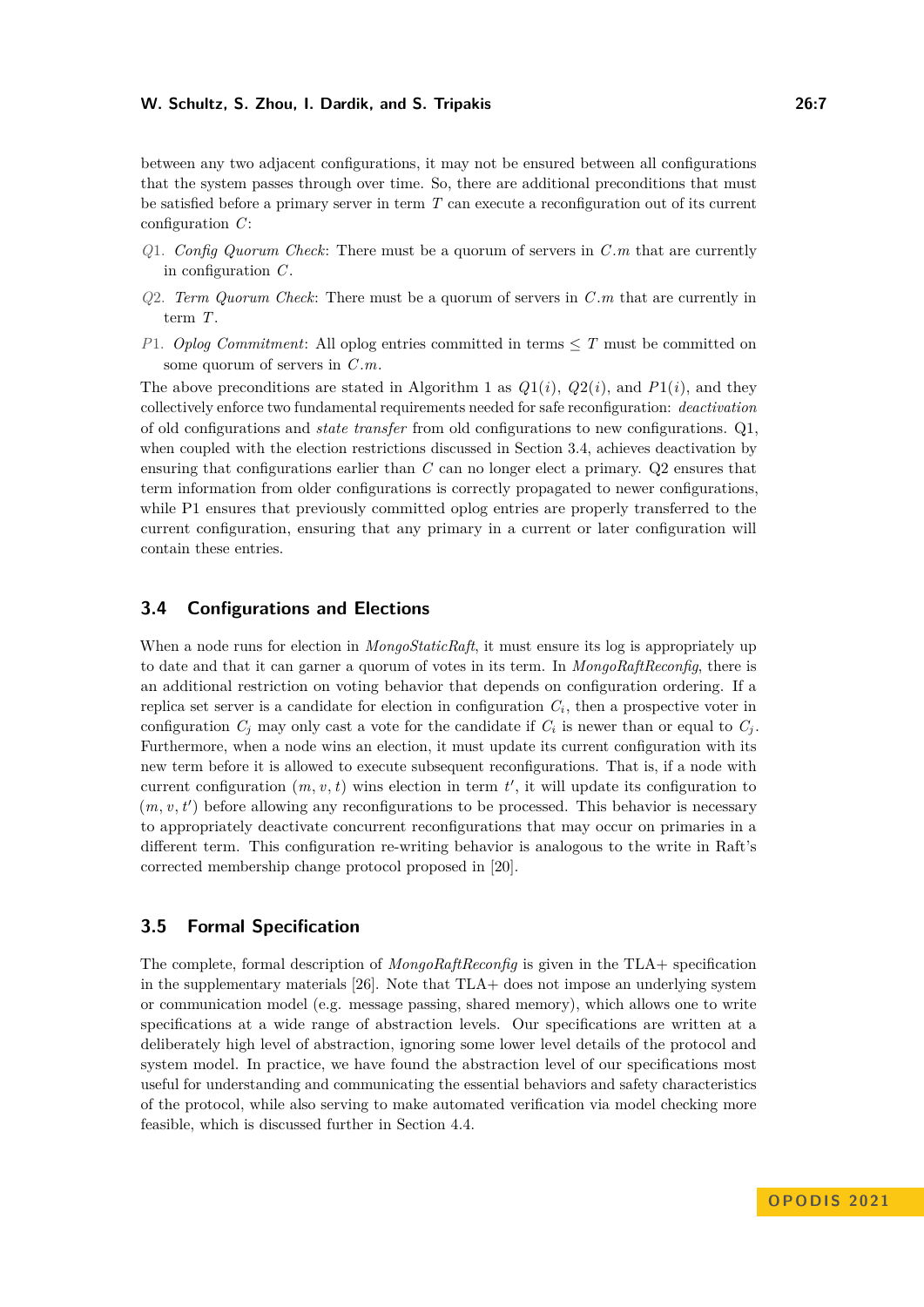#### **26:8 Logless Dynamic Reconfiguration**

# <span id="page-7-0"></span>**4 Correctness**

In this section we present a brief outline of our safety proof for *MongoRaftReconfig*. We do not address liveness properties in this work. The full proof is left to [\[28\]](#page-15-0).

The key, high level safety property of *MongoRaftReconfig* that we establish in this paper is *LeaderCompleteness*, which is a fundamental safety property of both standard Raft and *MongoStaticRaft*, and is stated below as Theorem [2.](#page-8-1) This property states that if a log entry has been committed in term  $T$ , then it must be present in the logs of all primary servers in terms  $\geq T$ . Essentially, it ensures that writes committed by some primary will be permanently durable in the replica set. Below we give a high level, intuitive outline of the proof.

## **4.1 Overview**

Conceptually, *MongoRaftReconfig* can be viewed as an extension of the *MongoStaticRaft* replication protocol that allows for dynamic reconfiguration. *MongoRaftReconfig*, however, violates the property that all quorums of any two configurations overlap, which *MongoStaticRaft* relies on for safety. It is therefore necessary to examine how *MongoRaftReconfig* operates safely even though it cannot rely on the quorum overlap property. In *MongoStaticRaft*, there are two key aspects of protocol behavior that depend on quorum overlap: (1) *elections* of primary servers and (2) *commitment* of log entries. Elections must ensure that there is at most one unique primary per term, referred to as the *ElectionSafety* property. Additionally, if a log entry is committed in a given term, it must be present in the logs of all primary servers in higher terms, referred to as the *LeaderCompleteness* property. Both of these safety properties must be upheld in *MongoRaftReconfig*.

*LeaderCompleteness* is the essential, high level safety property that we must establish for *MongoRaftReconfig*. *ElectionSafety* is a key, auxiliary lemma that is required in order to show *LeaderCompleteness*. So, this guides the general structure of our proof. Section [4.2](#page-7-1) presents an intuitive outline of the *ElectionSafety* proof, followed by a similar discussion of *LeaderCompleteness* in Section [4.3.](#page-8-2) The full proofs are left to [\[28\]](#page-15-0).

# <span id="page-7-1"></span>**4.2 Election Safety**

In *MongoStaticRaft*, if an election has occurred in term T it ensures that some quorum of servers have terms  $\geq T$ . This prevents any future candidate from being elected in term T, since the quorum required for any future election will contain at least one of these servers, preventing a successful election in term T. This property, referred to as *ElectionSafety*, is stated below as Lemma [1.](#page-7-2)

<span id="page-7-2"></span>▶ **Lemma 1** (Election Safety). For all s,  $t \in Server$  such that  $s \neq t$ , it is not the case that *both* s *and* t *are primary and have the same term.*

$$
\forall s, t \in Server:
$$
  

$$
(state[s] = Primary \land state[t] = Primary \land term[s] = term[t]) \Rightarrow (s = t)
$$

In *MongoRaftReconfig*, ensuring that a quorum of nodes have terms  $\geq T$  after an election in term T is not sufficient to ensure that *ElectionSafety* holds, since there is no guarantee that all quorums of future configurations will overlap with those of past configurations. To address this, *MongoRaftReconfig* must appropriately *deactivate* past configurations before creating new configurations. Conceptually, configurations in the protocol can be considered as either or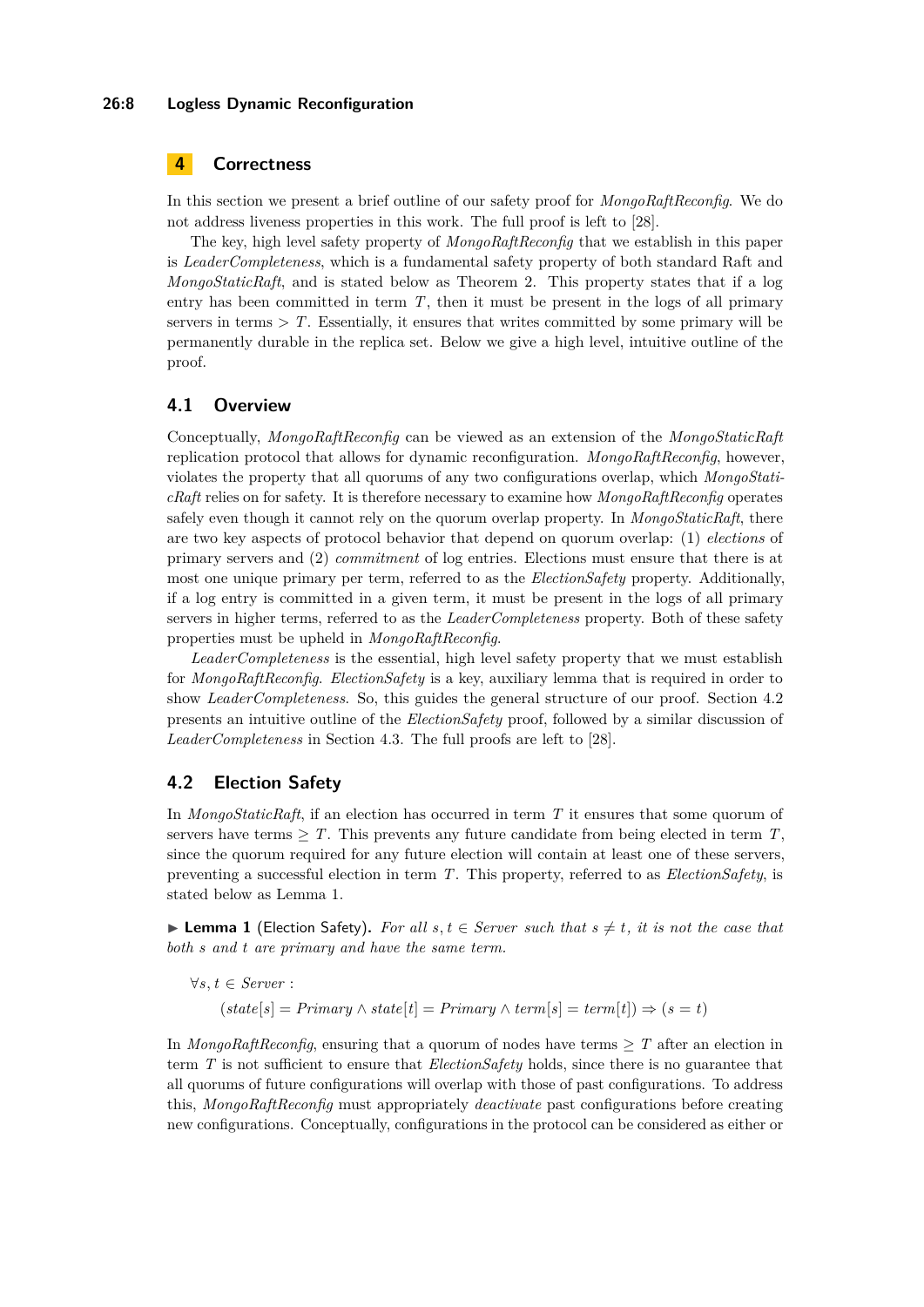#### **W. Schultz, S. Zhou, I. Dardik, and S. Tripakis 26:9**

*active* or *deactivated*, the former being any configuration that is not deactivated. Deactivated configurations cannot elect a new leader or execute a reconfiguration. *MongoRaftReconfig* ensures proper deactivation of configurations by upholding an invariant that the quorums of all active configurations overlap with each other. In addition to deactivation of configurations, *MongoRaftReconfig* must also ensure that term information from one configuration is properly transferred to subsequent configurations, so that later configurations know about elections that occurred in earlier configurations. For example, if an election occurred in term T in configuration  $C$ , even if  $C$  is deactivated by the time  $C'$  is created, the protocol must also ensure that C' is "aware" of the fact that an election in T occurred in C. MongoRaftReconfig ensures this by upholding an additional invariant stating that the quorums of all active configurations overlap with some server in term  $\geq T$ , for any past election that occurred in term T.

Collectively, the two above invariants are the essential properties for understanding how the *ElectionSafety* property is upheld in *MongoRaftReconfig*. The formal statement of these invariants and the complete proof is left to [\[28\]](#page-15-0). In the following section, we briefly discuss the *LeaderCompleteness* property and its proof, which relies on the *ElectionSafety* property.

## <span id="page-8-2"></span>**4.3 Leader Completeness**

*LeaderCompleteness* is the key high level safety property of *MongoRaftReconfig*. It ensures that if a log entry is committed in term T, then it is present in the logs of all leaders in terms *>* T. Essentially, it ensures that committed log entries are durable in a replica set. It is stated below as Theorem [2,](#page-8-1) where *committed*  $\in \mathbb{N} \times \mathbb{N}$  refers to the set of committed log entries as *(index, term)* pairs, and  $InLog(i, t, s)$  is a predicate determining whether a log entry  $(i, t)$  is contained in the log of server s.

<span id="page-8-1"></span>▶ **Theorem 2** (Leader Completeness). If a log entry is committed in term T, then it is present *in the log of any leader in term*  $T' > T$ .

$$
\forall s \in Server : \forall (cindex, cterm) \in committed : (state[s] = Primary \land cterm < term[s]) \Rightarrow InLog(cindex, cterm, s)
$$
\n
$$
(3)
$$

In *MongoStaticRaft*, *LeaderCompleteness* is ensured due to the overlap between quorums used for commitment of a write and quorums used for the election of a primary. In *MongoRaftReconfig*, this does not hold, so the protocol instead upholds a more general invariant, stating that, for all committed entries  $E$ , the quorums of all active configurations overlap with some server that contains E in its log. *MongoRaftReconfig* also ensures that newer configurations appropriately disable commitment of log entries in older terms. We defer the statement of these invariants and the complete proof of Theorem [2](#page-8-1) and its supporting lemmas to [\[28\]](#page-15-0).

# <span id="page-8-0"></span>**4.4 Model Checking**

In addition to the safety proof outlined above, we used TLC [\[33\]](#page-15-10), an explicit state model checker for TLA+ specifications, to gain additional confidence in the safety of the protocol. We consider it important to augment the human reasoning process for protocols like this with some type of machine based verification, even if the verification is incomplete, since it is easy for humans to make subtle errors in reasoning when considering distributed protocols of this nature.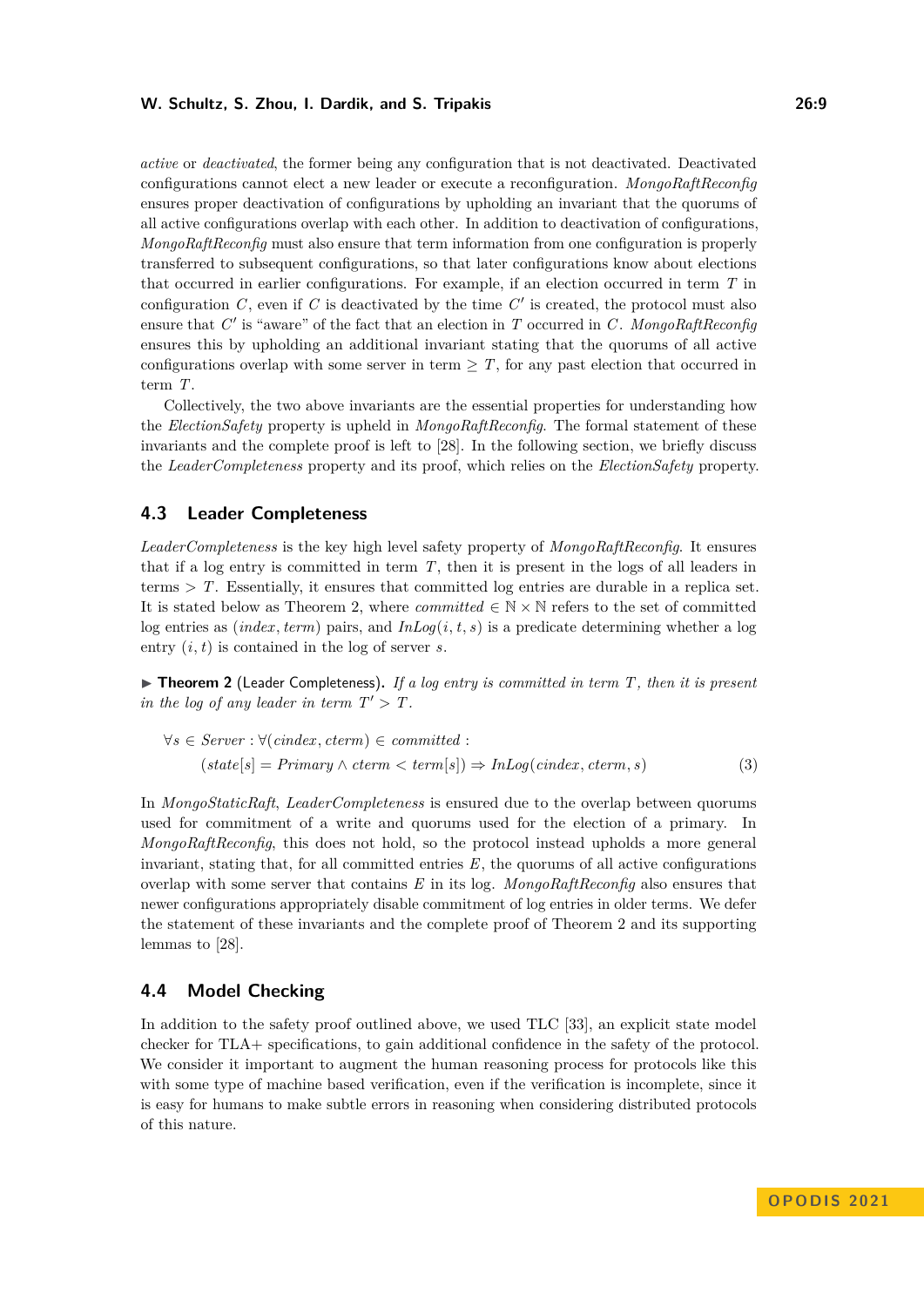We verified fixed, finite instances of *MongoRaftReconfig* to provide a sound guarantee of protocol correctness for given parameters. *MongoRaftReconfig* is an infinite state protocol, so verification via explicit state model checking is, necessarily, incomplete. That is, it does not establish correctness of the protocol for an unbounded number of servers or system parameters. It does, however, provide a strong initial level of confidence that the protocol is safe. A goal for future work is to develop a complete, machine checked safety proof using the TLA+ proof system [\[5\]](#page-14-7).

# **4.4.1 Methodology and Results**

Formally, *MongoRaftReconfig* behaves as an extension of *MongoStaticRaft* that allows for dynamic reconfiguration. Thus, it can be viewed as a composition of two distinct subprotocols: one for managing the oplog, and one for managing configuration state. The oplog is maintained by *MongoStaticRaft*, and configurations are maintained by a protocol we refer to below as *MongoLoglessDynamicRaft*, which implements the logless replicated state machine that manages the configuration state of the replica set. Algorithm [1](#page-5-0) summarizes the behaviors of *MongoLoglessDynamicRaft*. This compositional approach to describing *MongoRaftReconfig* is formalized in our TLA+ specification which can be found in the supplementary materials [\[26\]](#page-15-1). Our verification efforts centered on checking the two key safety properties discussed in the above sections, *ElectionSafety* and *LeaderCompleteness*. We summarize the results below, leaving the full details to [\[28\]](#page-15-0).

**Checking Leader Completeness.** We were able to successfully verify the *LeaderCompleteness* property on a finite instance of *MongoRaftReconfig* with 4 servers, logs of maximum length 2, maximum configuration versions of 3, and maximum server terms of 3. That is, we manually imposed a constraint preventing the model checker from exploring any states exceeding these finite bounds. Model checking this instance generated approximately 345 million distinct protocol states and took approximately 8 hours to complete with 20 TLC worker threads on a 48-core, 2.30GHz Intel Xeon Gold 5118 CPU.

**Checking Election Safety.** As evidenced by the above metrics, it was difficult to scale verification of the *LeaderCompleteness* property to much larger system parameters. So, to provide additional confidence, we checked the *ElectionSafety* property on the *MongoLogless-DynamicRaft* protocol in isolation, which allowed us to verify instances with significantly larger parameters. Due to the compositional structure of *MongoRaftReconfig*, verifying that the *ElectionSafety* property holds on *MongoLoglessDynamicRaft* is sufficient to ensure that it holds in *MongoRaftReconfig*. Intuitively, the additional preconditions imposed by *Mongo-RaftReconfig* only *restrict* the behaviors of *MongoLoglessDynamicRaft*, but do not augment them. We formalize and prove this fact via a refinement based argument, whose details are left to [\[28\]](#page-15-0). This allows us to assume our verification efforts for *MongoLoglessDynamicRaft* hold in *MongoRaftReconfig*, providing stronger confidence in the correctness of the overall protocol.

We successfully verified the *ElectionSafety* property on a finite instance of *MongoLoglessDynamicRaft* with 5 servers, maximum configuration versions of 4, and maximum terms of 4. Model checking this instance generated approximately 812 million distinct states and took around 19.5 hours to complete with 20 TLC worker threads on a 48-core, 2.30GHz Intel Xeon Gold 5118 CPU. The ability to check these considerably larger parameter values in only several extra hours of wall clock time demonstrates the effectiveness of this compositional model checking approach, helping us mitigate state space explosion [\[6\]](#page-14-8).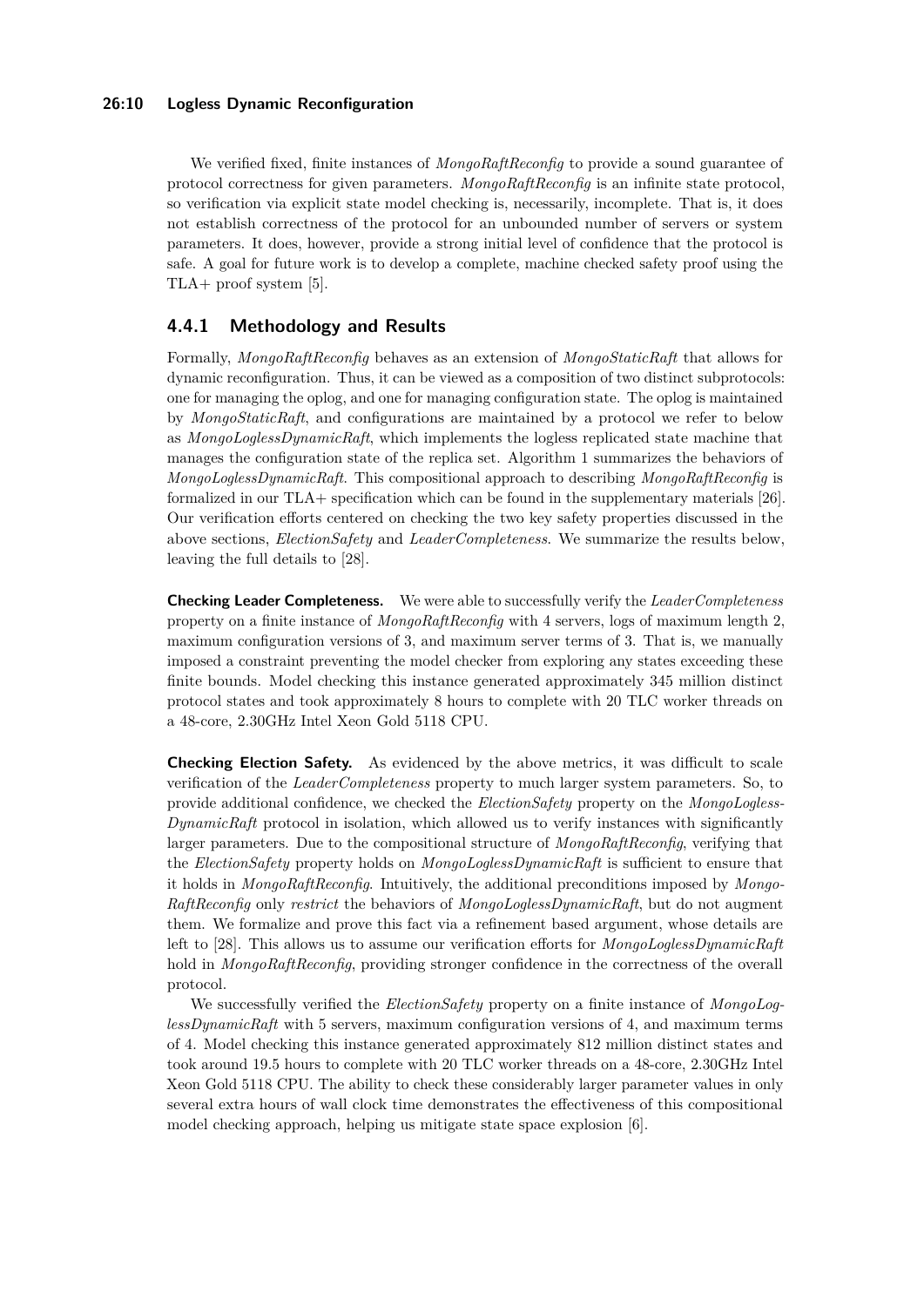# **5 Conceptual Insights**

*MongoRaftReconfig* can be viewed as a generalization and optimization of the standard Raft reconfiguration protocol. To explain the conceptual novelties of our protocol and how it relates to standard Raft, we discuss below the two primary aspects of the protocol which set it apart from Raft: (1) decoupling of the oplog and config state machine and (2) logless optimization of the config state machine. These are covered in Sections [5.1](#page-10-0) and [5.2,](#page-10-1) respectively. Section [6](#page-11-0) provides an experimental evaluation of how these novel aspects can provide performance benefits for reconfiguration, by allowing reconfigurations to bypass the main operation log in cases where it has become slow or stalled.

## <span id="page-10-0"></span>**5.1 Decoupling Reconfigurations**

In standard Raft, the main operation log is used for both normal operations and reconfiguration operations. This coupling between logs has the benefit of providing a single, unified data structure to manage system state, but it also imposes fundamental restrictions on the operation of the two logs. Most importantly, in order for a write to commit in one log, it must commit all previous writes in the other. For example, if a reconfiguration log entry  $C_i$  has been written at log index j on primary s, and there is a sequence of uncommitted log entries  $U = \langle i, i+1, ..., j-1 \rangle$  in the log of s, in order for a reconfiguration from  $C_i$  to  $C_k$  to occur, all entries of U must become committed. This behavior, however, is stronger than necessary for safety i.e. it is not strictly necessary to commit these log entries before executing a reconfiguration. The only fundamental requirements are that previously committed log entries are committed by the rules of the current configuration, and that the current configuration has satisfied the necessary safety preconditions. Raft achieves this goal implicitly, but more conservatively than necessary, by committing the entry  $C_i$  and all entries behind it. This ensures that all previously committed log entries, in addition to the uncommitted operations U, are now committed in  $C_j$ , but it is not strictly necessary to pipeline a reconfiguration behind commitment of U . *MongoRaftReconfig* avoids this by separating the oplog and config state machine and their rules for commitment and reconfiguration, allowing reconfigurations to bypass the oplog if necessary. Section [6](#page-11-0) examines this aspect of the protocol experimentally.

# <span id="page-10-1"></span>**5.2 Logless Optimization**

Decoupling the config state machine from the main operation log allows for an optimization that is enabled by the fact that reconfigurations are "update-only" operations on the replicated state machine. This means that it is sufficient to store only the latest version of the replicated state, since the latest version can be viewed as a "rolled-up" version of the entire (infinite) log. This logless optimization allows the configuration state machine to avoid complexities related to garbage collection of old log entries and it simplifies the mechanism for state propagation between servers. Normally, log entries are replicated incrementally, either one at a time, or in batches from one server to another. Additionally, servers may need to have an explicit procedure for deleting (i.e. rolling back) log entries that will never become committed. In the logless replicated state machine, all of these mechanisms can be combined into a single conceptual action, that atomically transfers the entire log of server  $s$  to another server  $t$ , if the log of s is newer, based on the index and term of its last entry. In *MongoRaftReconfig*, this is implemented by the *SendConfig* action, which transfers configuration state from one server to another.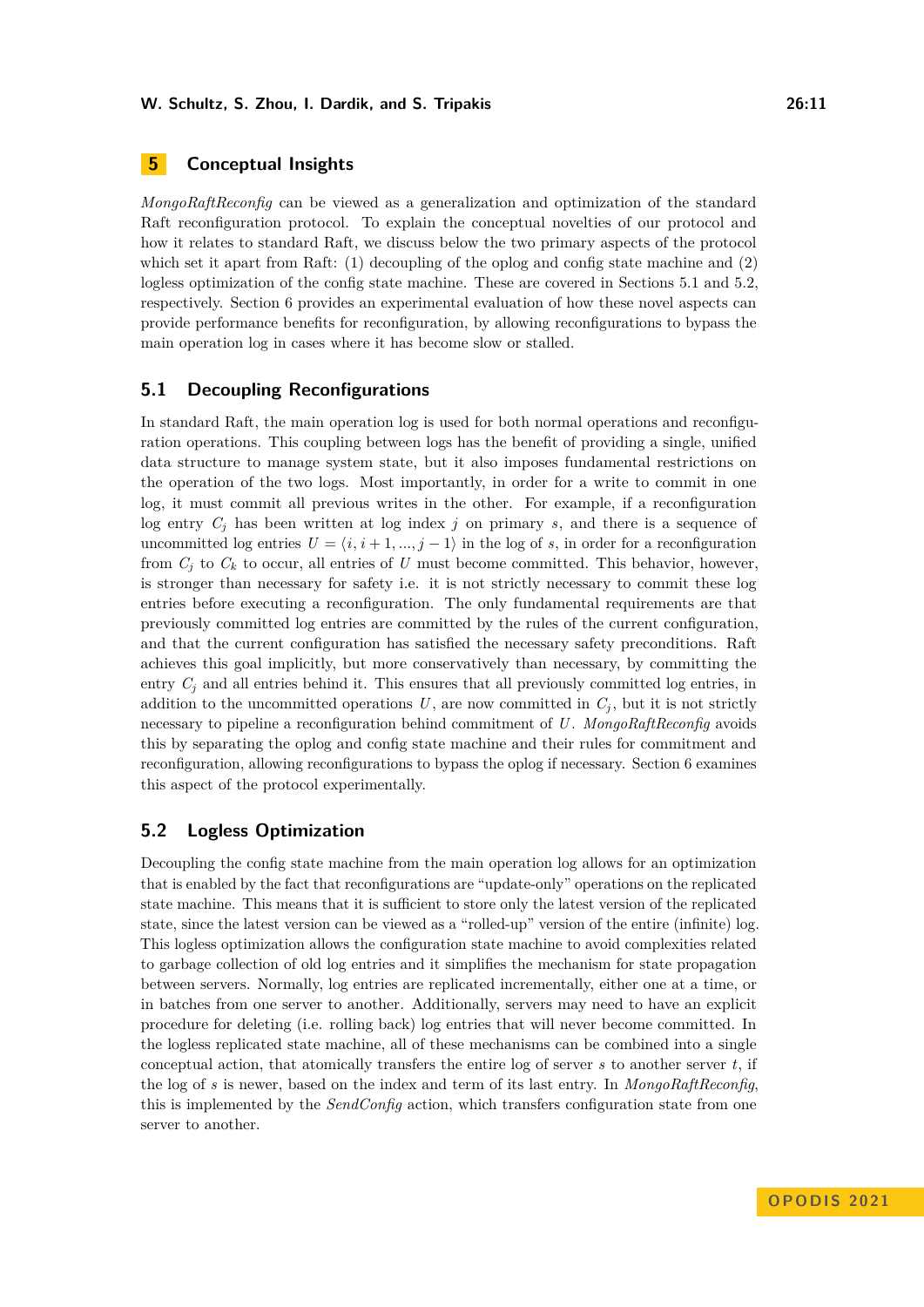#### **26:12 Logless Dynamic Reconfiguration**

# <span id="page-11-0"></span>**6 Experimental Evaluation**

In a healthy replica set, it is possible that a failure event causes some subset of replica set servers to degrade in performance, causing the main oplog replication channel to become lagged or stall entirely. If this occurs on a majority of nodes, then the replica set will be prevented from committing new writes until the performance degradation is resolved. For example, consider a 3 node replica set consisting of nodes  $\{n0, n1, n2\}$ , where nodes  $n1$  and  $n2$  suddenly become slow or stall replication. An operator or failure detection module may want to reconfigure these nodes out of the set and add in two new, healthy nodes, n3 and n4, so that the system can return to a healthy operational state. This requires a series of two reconfigurations, one to add  $n3$  and one to add  $n4$ . In standard Raft, this would require the ability to commit at least one reconfiguration oplog entry with one of the degraded nodes (n1 or n2). This prevents such a reconfiguration until the degradation is resolved. In *MongoRaftReconfig*, reconfigurations bypass the oplog replication channel, committing without the need to commit writes in the oplog. This allows *MongoRaftReconfig* to successfully reconfigure the system in such a degraded state, restoring oplog write availability by removing the failed nodes and adding in new, healthy nodes.

Note that if a replica set server experiences a period of degradation (e.g. a slow disk), both the oplog and reconfiguration channels will be affected, which would seem to nullify the benefits of decoupling the reconfiguration and oplog replication channels. In practice, however, the operations handled by the oplog are likely orders of magnitude more resource intensive than reconfigurations, which typically involve writing a negligible amount of data. So, even on a degraded server, reconfigurations should be able to complete successfully when more intensive oplog operations become prohibitively slow, since the resource requirements of reconfigurations are extremely lightweight.

## **6.1 Experiment Setup and Operation**

To demonstrate the benefits of *MongoRaftReconfig* in this type of scenario, we designed an experiment to measure how quickly a replica set can reconfigure in new nodes to restore majority write availability when it faces periodic phases of degradation. For comparison, we implemented a simulated version of the Raft reconfiguration algorithm in MongoDB by having reconfigurations write a no-op oplog entry and requiring it to become committed before the reconfiguration can complete [\[25\]](#page-15-14). Our experiment initiates a 5 node replica set with servers we refer to as  $\{n0, n1, n2, n3, n4\}$ . We run the server processes co-located on a single Amazon EC2 t2.xlarge instance with 4 vCPU cores, 16GB memory, and a 100GB EBS disk volume, running Ubuntu 20.04. Co-location of the server processes is acceptable since the workload of the experiment does not saturate any resource (e.g. CPU, disk) of the machine. The servers run MongoDB version v4.4-39f10d with a patch to fix a minor bug [\[18\]](#page-15-15) that prevents optimal configuration propagation speed in some cases.

Initially,  $\{n0, n1, n2\}$  are voting servers and  $\{n3, n4\}$  are non voting. In a MongoDB replica set, a server can be assigned either 0 or 1 votes. A non-voting server has zero votes and it does not contribute to a commit majority i.e. it is not considered as a member of the consensus group. Our experiment has a single writer thread that continuously inserts small documents into a collection with write concern *majority*, with a write concern timeout of 100 milliseconds. There is a concurrent fault injector thread that periodically simulates a degradation of performance on two secondary nodes by temporarily pausing oplog replication on those nodes. This thread alternates between *steady* periods and *degraded* periods of time, starting out in *steady* mode, where all nodes are operating normally. It runs for 5 seconds in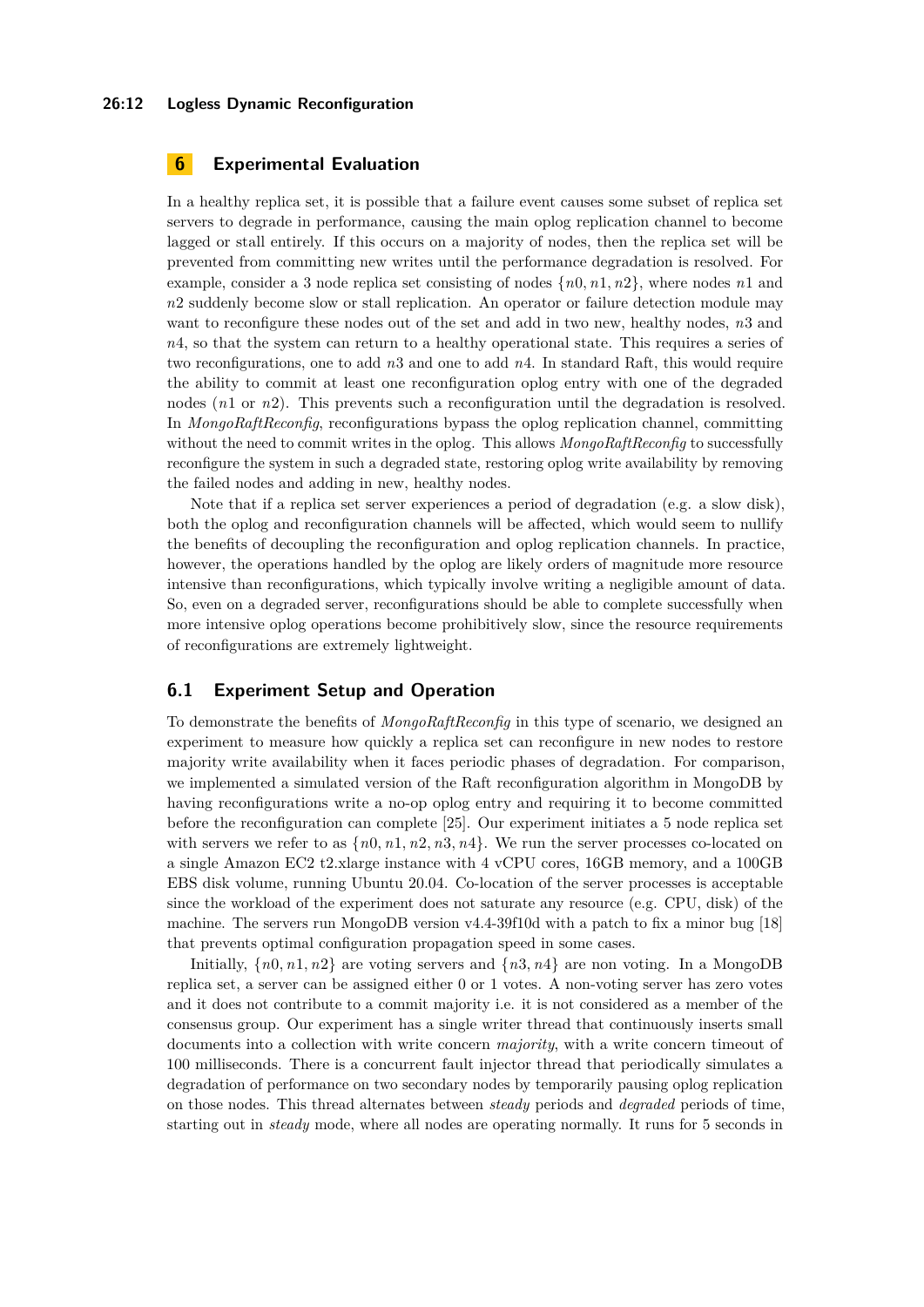<span id="page-12-0"></span>

Majority Write Latencies with Raft Recon

 $\mathbf{r}$ **Figure 1** Latency of majority writes in the face of node degradation and reconfiguration to recover. Red points indicate writes that timed out i.e. failed to commit. Orange horizontal bars indicate intervals of time where system entered a *degraded* mode. Thin, vertical blue bars indicate successful completion of reconfiguration events.

**Example 18 and 19 and 19 and 19 and 19 and 19 and 19 and 19 and 19 and 19 and 19 and 19 and 19 and 19 and 19 and 19 and 19 and 19 and 19 and 19 and 19 and 19 and 19 and 19 and 19 and 19 and 19 and 19 and 19 and 19 and 19** *steady* mode, then transitions to *degraded* mode for 2.5 seconds, before transitioning back to *steady* mode and repeating this cycle. When the fault injector enters *degraded* mode, the main test thread simulates a "fault detection" scenario (assuming some external module detected the performance degradation) by sleeping for 500 milliseconds, and then starting a series of reconfigurations to add two new, healthy secondaries and remove the two degraded secondaries. Over the course of the experiment, which has a 1 minute duration, we measure the latency of each operation executed by the writer thread. These latencies are depicted in the graphs of Figure [1.](#page-12-0) Red points indicate writes that failed to commit i.e. that timed out at 100 milliseconds. The successful completion of reconfigurations are depicted with vertical blue bars. It can be seen how, when a period of degradation begins, the logless reconfiguration protocol is able to complete a series of reconfigurations quickly to get the system back to a healthy state, where writes are able to commit again and latencies drop back to their normal levels. In the case of Raft reconfiguration, writes continue failing until the period of degradation ends, since the reconfigurations to add in new healthy nodes cannot complete.

# **7 Related Work**

Dynamic reconfiguration in consensus based systems has been explored from a variety of perspectives for Paxos based systems. In Lamport's presentation of Paxos [\[13\]](#page-14-9), he suggests using a fixed parameter  $\alpha$  such that the configuration for a consensus instance i is governed by the configuration at instance  $i - \alpha$ . This restricts the number of commands that can be executed until the new configuration becomes committed, since the system cannot execute instance  $i$  until it knows what configuration to use, potentially causing availability issues if reconfigurations are slow to commit. Stoppable Paxos [\[14\]](#page-14-5) was an alternative method later proposed where a Paxos system can be reconfigured by stopping the current state machine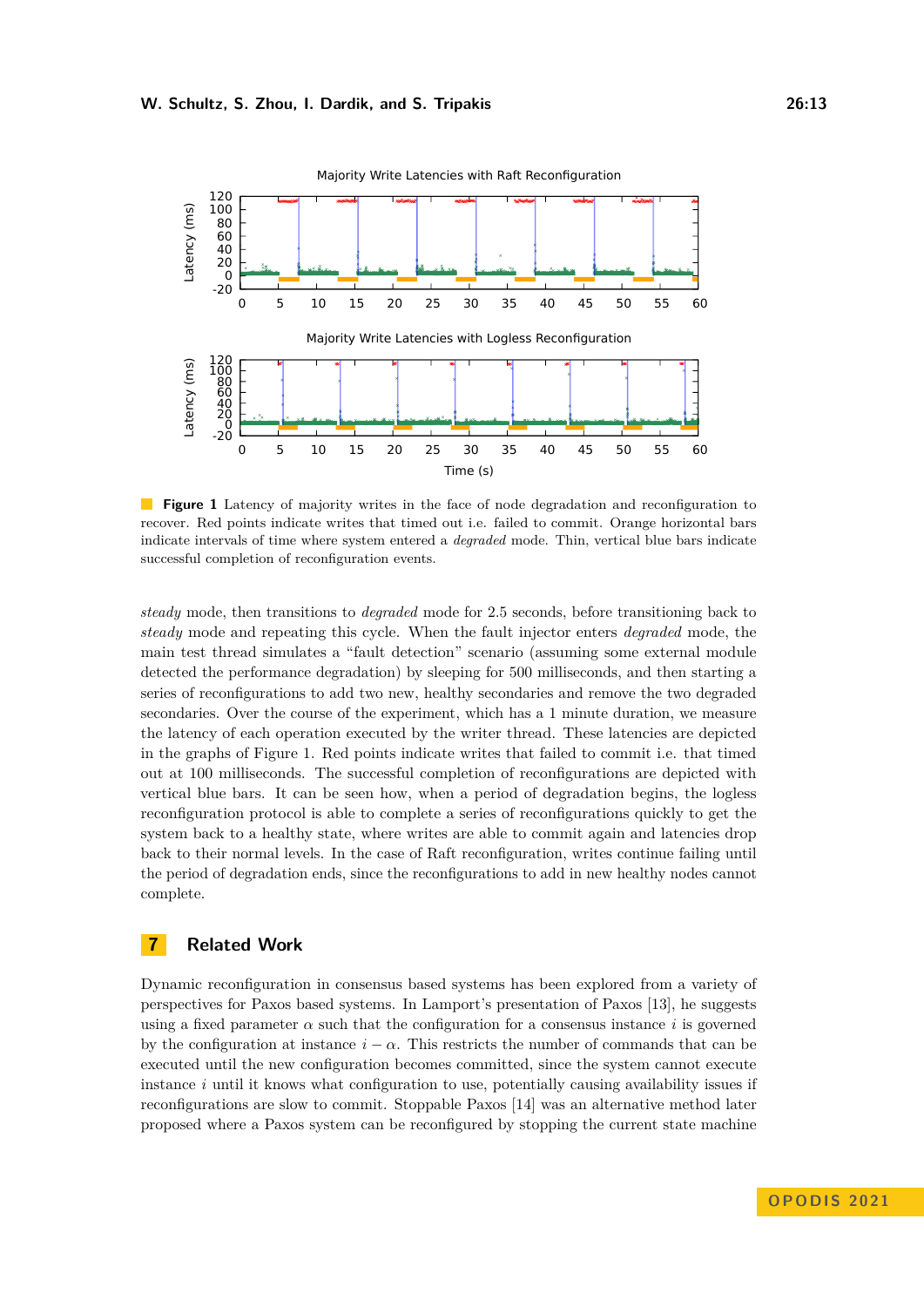#### **26:14 Logless Dynamic Reconfiguration**

and starting up a new instance of the state machine with a potentially different configuration. This "stop-the-world" approach can hurt availability of the system while a reconfiguration is being processed. Vertical Paxos allows a Paxos state machine to be reconfigured in the middle of reaching agreement, but it assumes the existence of an external configuration master [\[15\]](#page-14-6). In [\[4\]](#page-14-0), the authors describe the Paxos implementation underlying Google's Chubby lock service, but do not include details of their approach to dynamic reconfiguration, stating that "While group membership with the core Paxos algorithm is straightforward, the exact details are non-trivial when we introduce Multi-Paxos...". They remark that the details, though minor, are "...subtle and beyond the scope of this paper".

The Raft consensus protocol, published in 2014 by Ongaro and Ousterhout [\[22\]](#page-15-4), presented two methods for dynamic membership changes: single server membership change and joint consensus. A correctness proof of the core Raft protocol, excluding dynamic reconfiguration, was included in Ongaro's PhD dissertation [\[19\]](#page-15-11). Formal verification of Raft's linearizability guarantees was later completed in Verdi [\[32\]](#page-15-16), a framework for verifying distributed systems in the Coq proof assistant [\[3\]](#page-14-10), but formalization of dynamic reconfiguration was not included. In 2015, after Raft's initial publication, a safety bug in the single server reconfiguration approach was found by Amos and Zhang [\[2\]](#page-14-11), at the time PhD students working on a project to formalize parts of Raft's original reconfiguration algorithm. A fix was proposed shortly after by Ongaro [\[20\]](#page-15-5), but the project was never extended to include the fixed version of the protocol. The Zab replication protocol, implemented in Apache Zookeeper [\[29\]](#page-15-13), also includes a dynamic reconfiguration approach for primary-backup clusters that is similar in nature to Raft's joint consensus approach.

The concept of decoupling reconfiguration from the main data replication channel has previously appeared in other replication systems, but none that integrate with a Raft-based system. RAMBO [\[8\]](#page-14-12), an algorithm for implementing a distributed shared memory service, implements a dynamic reconfiguration module that is loosely coupled with the main read-write functionality. Additionally, Matchmaker Paxos [\[31\]](#page-15-17) is a more recent approach for reconfiguration in Paxos based protocols that adds dedicated nodes for managing reconfigurations, which decouples reconfiguration from the main processing path, preventing performance degradation during configuration changes. There has also been prior work on reconfiguration using weaker models than consensus [\[10\]](#page-14-13), and approaches to logless implementations of Paxos based replicated state machine protocols [\[23\]](#page-15-18), which bear conceptual similarities to our logless protocol for managing configuration state. Similarly, [\[11\]](#page-14-14) presents an approach to asynchronous reconfiguration under a Byzantine fault model that avoids reaching consensus on configurations by utilizing a lattice agreement abstraction.

## **8 Conclusions and Future Work**

In this paper we presented *MongoRaftReconfig*, a novel, logless dynamic reconfiguration protocol that improves upon and generalizes the single server reconfiguration protocol of standard Raft by decoupling the main operation and reconfiguration logs. Although *MongoRaftReconfig* was developed for and presented in the context of the MongoDB system, the ideas and underlying protocol generalize to other Raft-based replication protocols that require dynamic reconfiguration. Goals for future work include development of a machine checked safety proof of the protocol's correctness with help of the TLA+ proof system [\[5\]](#page-14-7), in addition to running more in depth experiments to evaluate how *MongoRaftReconfig* behaves under more varied workloads.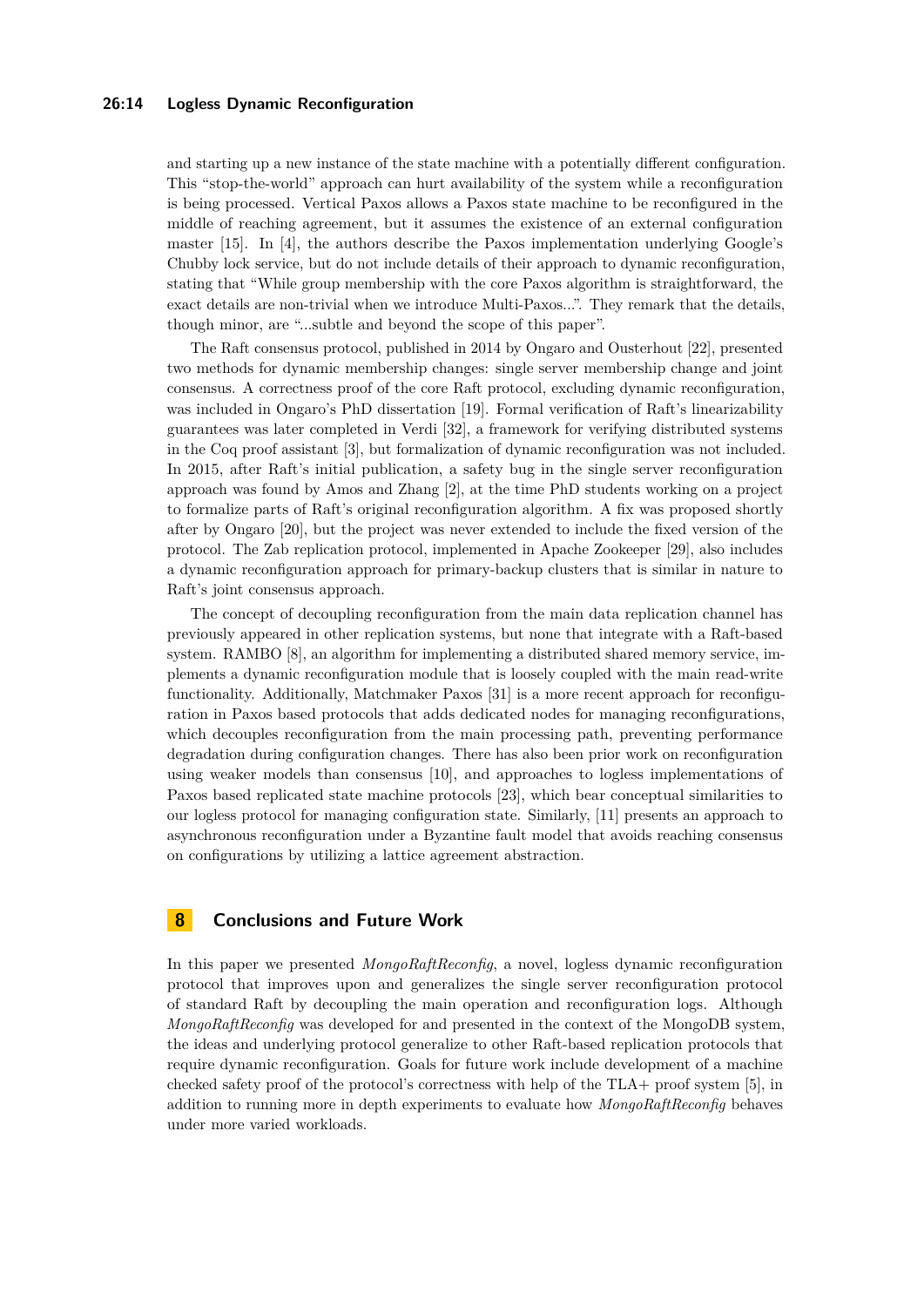#### **References**

- <span id="page-14-4"></span>**1** Marcos Aguilera, Idit Keidar, Dahlia Malkhi, Jean-Philippe Martin, and Alexander Shraer. Reconfiguring Replicated Atomic Storage: A Tutorial. *Bulletin of the European Association for Theoretical Computer Science EATCS*, 2010.
- <span id="page-14-11"></span>**2** Brandon Amos and Huanchen Zhang. Specifying and proving cluster membership for the Raft distributed consensus algorithm, 2015. URL: [https://www.cs.cmu.edu/~aplatzer/course/](https://www.cs.cmu.edu/~aplatzer/course/pls15/projects/bamos.pdf) [pls15/projects/bamos.pdf](https://www.cs.cmu.edu/~aplatzer/course/pls15/projects/bamos.pdf).
- <span id="page-14-10"></span>**3** Yves Bertot and Pierre Castéran. *Interactive theorem proving and program development: Coq'Art: the calculus of inductive constructions*. Springer Science & Business Media, 2013.
- <span id="page-14-0"></span>**4** Tushar D Chandra, Robert Griesemer, and Joshua Redstone. Paxos Made Live: An Engineering Perspective. In *Proceedings of the Twenty-Sixth Annual ACM Symposium on Principles of Distributed Computing*, PODC '07, pages 398–407, New York, NY, USA, 2007. Association for Computing Machinery. [doi:10.1145/1281100.1281103](https://doi.org/10.1145/1281100.1281103).
- <span id="page-14-7"></span>**5** Kaustuv Chaudhuri, Damien Doligez, Leslie Lamport, and Stephan Merz. Verifying safety properties with the tla+ proof system. In *International Joint Conference on Automated Reasoning*, pages 142–148. Springer, 2010.
- <span id="page-14-8"></span>**6** Edmund M Clarke, William Klieber, Miloš Nováček, and Paolo Zuliani. Model checking and the state explosion problem. In *LASER Summer School on Software Engineering*, pages 1–30. Springer, 2011.
- <span id="page-14-1"></span>**7** James C. Corbett, Jeffrey Dean, Michael Epstein, Andrew Fikes, Christopher Frost, J. J. Furman, Sanjay Ghemawat, Andrey Gubarev, Christopher Heiser, Peter Hochschild, Wilson Hsieh, Sebastian Kanthak, Eugene Kogan, Hongyi Li, Alexander Lloyd, Sergey Melnik, David Mwaura, David Nagle, Sean Quinlan, Rajesh Rao, Lindsay Rolig, Yasushi Saito, Michal Szymaniak, Christopher Taylor, Ruth Wang, and Dale Woodford. Spanner: Google's globallydistributed database. In *Proceedings of the 10th USENIX Symposium on Operating Systems Design and Implementation, OSDI 2012*, 2012. [doi:10.1145/2518037.2491245](https://doi.org/10.1145/2518037.2491245).
- <span id="page-14-12"></span>**8** Seth Gilbert, Nancy A. Lynch, and Alexander A. Shvartsman. Rambo: A robust, reconfigurable atomic memory service for dynamic networks. *Distributed Computing*, 2010. [doi:10.1007/](https://doi.org/10.1007/s00446-010-0117-1) [s00446-010-0117-1](https://doi.org/10.1007/s00446-010-0117-1).
- <span id="page-14-2"></span>**9** Dongxu Huang, Qi Liu, Qiu Cui, Zhuhe Fang, Xiaoyu Ma, Fei Xu, Li Shen, Liu Tang, Yuxing Zhou, Menglong Huang, Wan Wei, Cong Liu, Jian Zhang, Jianjun Li, Xuelian Wu, Lingyu Song, Ruoxi Sun, Shuaipeng Yu, Lei Zhao, Nicholas Cameron, Liquan Pei, and Xin Tang. TiDB: a Raft-based HTAP database. *Proceedings of the VLDB Endowment*, 2020. [doi:10.14778/3415478.3415535](https://doi.org/10.14778/3415478.3415535).
- <span id="page-14-13"></span>**10** Leander Jehl and Hein Meling. Asynchronous reconfiguration for Paxos state machines. In *Lecture Notes in Computer Science (including subseries Lecture Notes in Artificial Intelligence and Lecture Notes in Bioinformatics)*, 2014. [doi:10.1007/978-3-642-45249-9\\_8](https://doi.org/10.1007/978-3-642-45249-9_8).
- <span id="page-14-14"></span>**11** Petr Kuznetsov and Andrei Tonkikh. Asynchronous Reconfiguration with Byzantine Failures. In Hagit Attiya, editor, *34th International Symposium on Distributed Computing (DISC 2020)*, volume 179 of *Leibniz International Proceedings in Informatics (LIPIcs)*, pages 27:1– 27:17, Dagstuhl, Germany, 2020. Schloss Dagstuhl–Leibniz-Zentrum für Informatik. [doi:](https://doi.org/10.4230/LIPIcs.DISC.2020.27) [10.4230/LIPIcs.DISC.2020.27](https://doi.org/10.4230/LIPIcs.DISC.2020.27).
- <span id="page-14-3"></span>**12** Leslie Lamport. The Part-Time Parliament. *ACM Transactions on Computer Systems*, 1998. [doi:10.1145/279227.279229](https://doi.org/10.1145/279227.279229).
- <span id="page-14-9"></span>**13** Leslie Lamport. Paxos Made Simple. *ACM SIGACT News*, 2001. [doi:10.1145/568425.](https://doi.org/10.1145/568425.568433) [568433](https://doi.org/10.1145/568425.568433).
- <span id="page-14-5"></span>**14** Leslie Lamport, Dahlia Malkhi, and Lidong Zhou. Stoppable paxos. *TechReport, Microsoft Research*, 2008.
- <span id="page-14-6"></span>**15** Leslie Lamport, Dahlia Malkhi, and Lidong Zhou. Vertical Paxos and Primary-Backup Replication. In *Proceedings of the 28th ACM Symposium on Principles of Distributed Computing*, PODC '09, pages 312–313, New York, NY, USA, 2009. Association for Computing Machinery. [doi:10.1145/1582716.1582783](https://doi.org/10.1145/1582716.1582783).